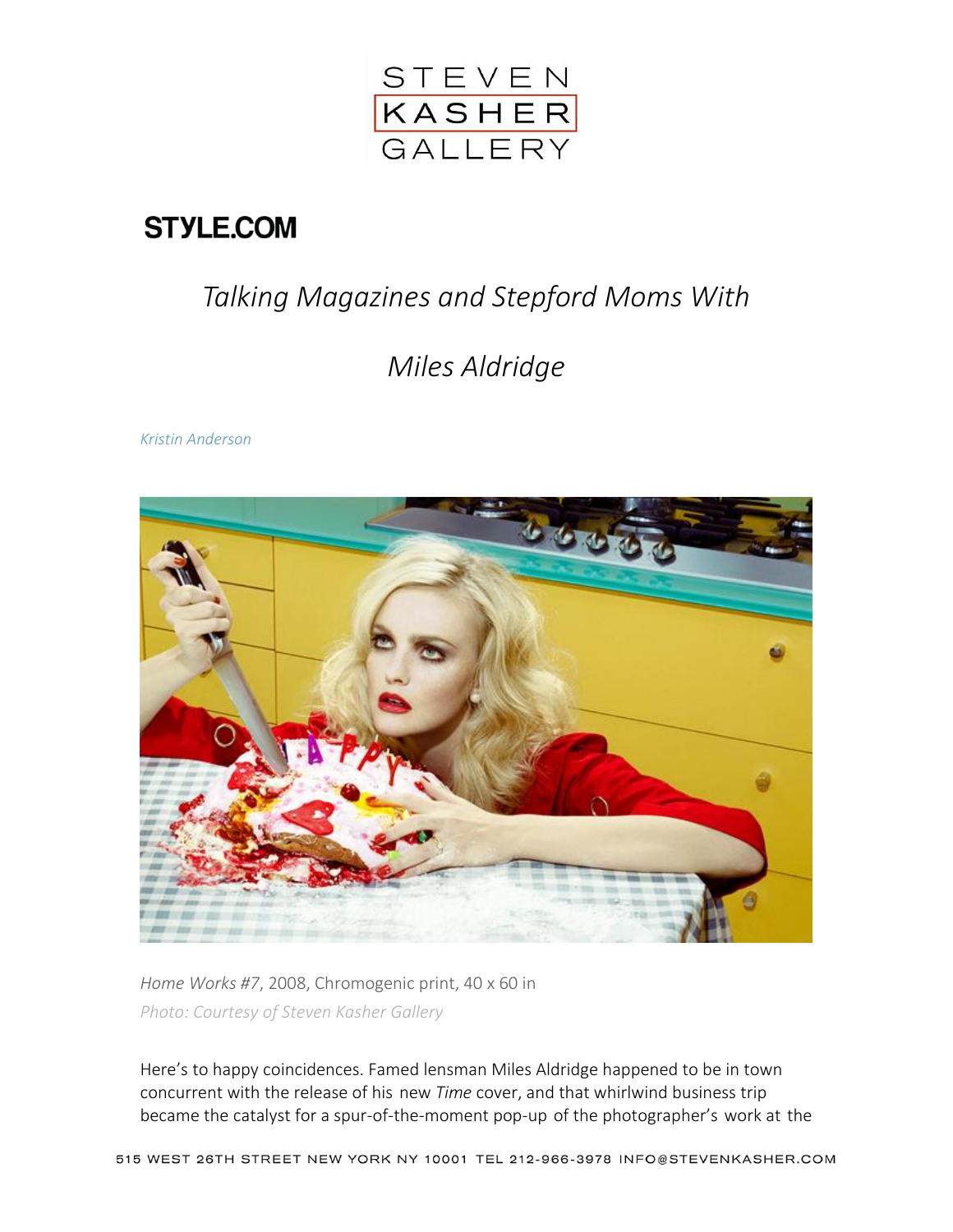

Sixty SoHo's Gordon Bar. Last night a host of models turned out to tipple and study the 10 hyper-saturated, stylishly surreal images on display.

You don't have to have an art history degree to realize that Aldridge's cinematic scenes live somewhere outside the realm of fashion photography proper, often sinister and always first about something other than the clothes. But what does the man behind some of *Vogue Italia*'s most iconic snaps (Anja Rubik, bejeweled and cracking coyly into a lobster, Anmari Botha, clutching a baby in front of a roaring barbecue) think of editorials today? "The golden days of magazines are sort of behind us. The Internet has been an incredible distraction," he told Style.com. "I come from a generation where you would wait for a magazine to come out, and the Wiki generation, the Kim Kardashian generation, can't wait for anything. If Instagram is the replacement of magazines, it's a lot of very self-satisfied, phony imagery. By very definition, the way you scroll through pictures, you're not coming across iconic images. When you saw Helmut Newton pictures in American *Vogue*, you were like, 'I can't believe he's done that!' Magazines [today] very rarely have that kind of kick in the balls."



Miles Aldridge *Photo: BFA.com*

That aforementioned kick is something that's surely not lacking in Aldridge's work, and while many a guest murmured about their favorite photo on the walls of the Gordon, the